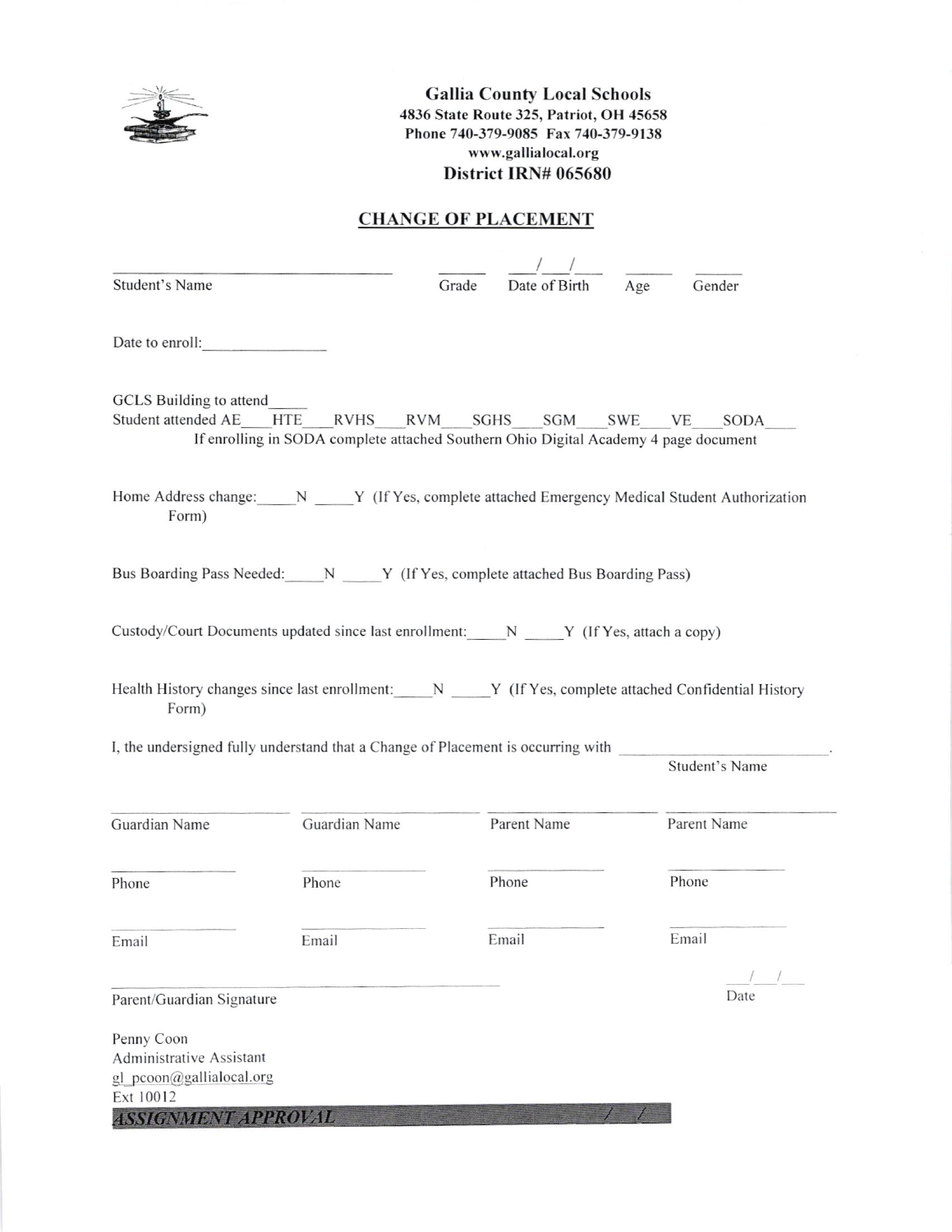## Gallia County Local Schools

## NEW STUDENT BUS BOARDING PASS

| School Attending |                 |       |      |                       |       |                    |
|------------------|-----------------|-------|------|-----------------------|-------|--------------------|
| Student Name     |                 |       |      |                       |       |                    |
| DOB / / Age      |                 | Grade |      |                       |       |                    |
|                  |                 |       | City |                       | State | $\mathrm{Zip}_{-}$ |
| Guardian Name    |                 |       |      |                       |       |                    |
|                  | Emergency Phone |       |      |                       |       |                    |
| Driver Name      |                 | Bus#  |      | AM Pickup Time        |       | PM Drop Off Time   |
|                  |                 |       |      | <b>APPROVAL STAMP</b> |       |                    |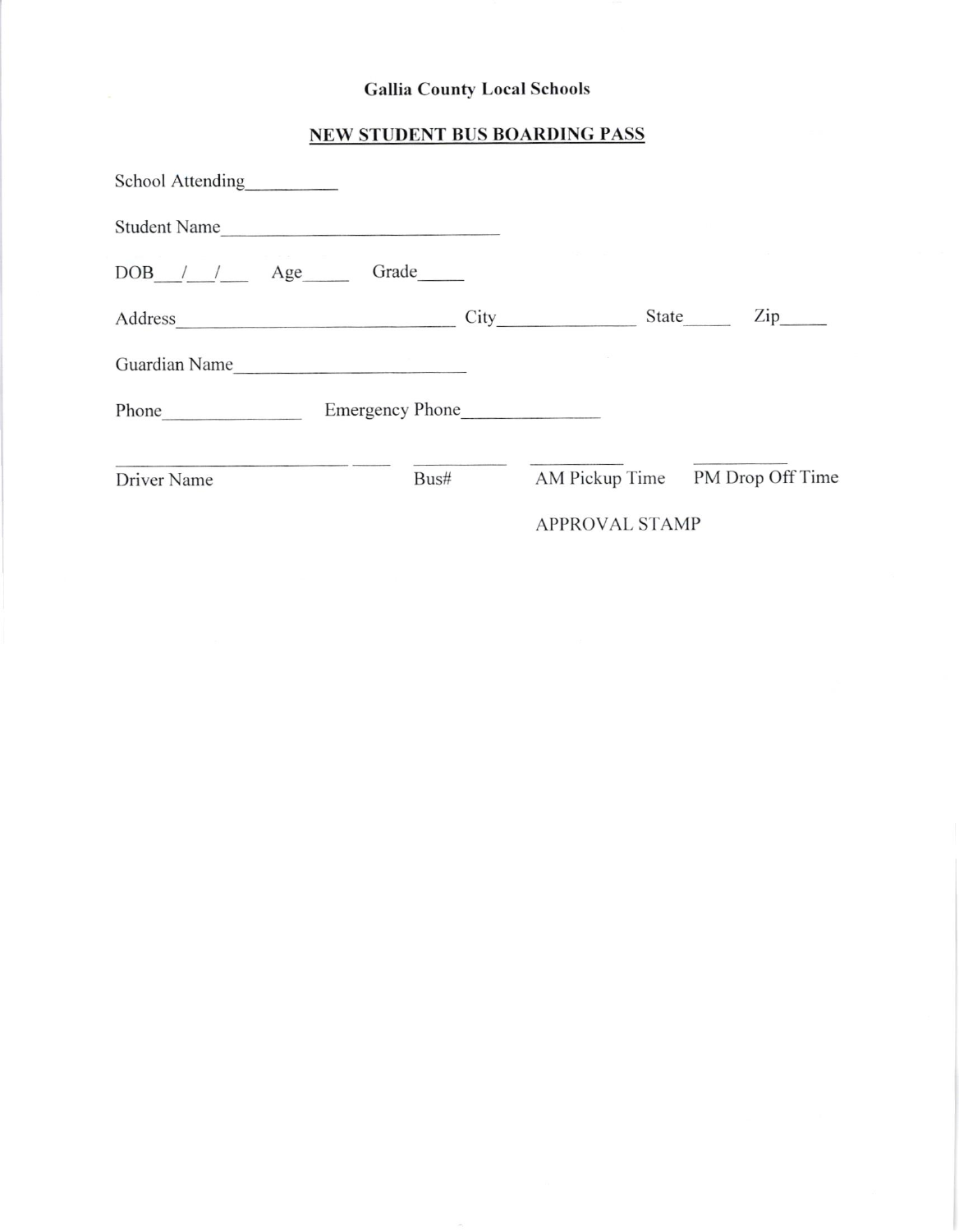| IF SOMEONE OTHER THAN MOTHERFATHER HAVE CUSTODY<br><b>NAME</b> | CELL PHONE<br>PHONE WUMBER | EMAIL ADDRESS | PLEASE LIST ALL STUDENTS PRESIDING THE HOME (WHO are under the app of 19 or envised in<br>AOE<br><b>GRADE</b><br>FIRST<br>a building/school in our district);<br>S |                                           |                   | <b>PLEASE LIST IN ORDER. PEOPLE TO BE CONTACTED IN EVENT CHILI NEEDS TO be released</b><br>to other than care giver (Parents will be contacted first inless stated otherwise)<br><b>CELL PHONE</b><br>HOME PHONE<br>RELATIONSHIP<br>NAME |                      | (ALLERGIES, PHYSICAL IMPAIRMENT, MEDICATIONS BEING TAKEN ETC.)<br>MEDICAL HISTORY TO WHICH A PHYSICIAN BHOULD BE ALERTED | in the event resorciable attempts to coorded mee have been unsuccessful I havely give my consent<br>lor (1) the authority beamedy that ye is viscanced members the same of provided the contract and<br>(2) the transier of my child to any hospital naseousby eccessible. This authorization does not cover | necessity of such august are obtained prior to the performance of surgery.<br>I understand meadoal information my be shared with appropriate school personnel as deemed<br>mejor surgery unless the mochosi opinions of 2 other license, physiciane or dentist, concurring in the<br>necessary by the school administrator, | Phone#<br>Physicians Name | <b>Phone#</b><br><b>Name</b><br>Dentist | Signature of ParentGuardian<br>Date | o to NOT pive my consent for emergency medical treatment of my child. In the event of leness or<br>requiring empropments, I wish the achood authorize to lake the keting action;<br>REFUSAL TO CONSENT |
|----------------------------------------------------------------|----------------------------|---------------|--------------------------------------------------------------------------------------------------------------------------------------------------------------------|-------------------------------------------|-------------------|------------------------------------------------------------------------------------------------------------------------------------------------------------------------------------------------------------------------------------------|----------------------|--------------------------------------------------------------------------------------------------------------------------|--------------------------------------------------------------------------------------------------------------------------------------------------------------------------------------------------------------------------------------------------------------------------------------------------------------|-----------------------------------------------------------------------------------------------------------------------------------------------------------------------------------------------------------------------------------------------------------------------------------------------------------------------------|---------------------------|-----------------------------------------|-------------------------------------|--------------------------------------------------------------------------------------------------------------------------------------------------------------------------------------------------------|
| EMERGENCY MEDICAL STUDENT AUTHORIZATION FORM<br>GRADE<br>DATE_ |                            |               | à<br>5<br>GIY                                                                                                                                                      | Realdent District                         | u.<br>Z<br>GENDER | Grandparents __ Other<br><b>GUARDIANS NAME</b>                                                                                                                                                                                           | ADORESS IF DIFFERENT | HOME PHONE                                                                                                               | EMAIL ADORESS<br>CELL PHONE                                                                                                                                                                                                                                                                                  | WORK PHONE.                                                                                                                                                                                                                                                                                                                 | PLACE OF EMPLOYMENT       | STEP-MOTHER (IF APPLICABLE)             | CELL PHONE                          | OVER                                                                                                                                                                                                   |
| SCHOOL_                                                        | STUDENT NAME               | HOME ADDRESS  | <b>STREET FICHLO</b><br>MAILING ADDRESS (II ORNING)<br>ð                                                                                                           | $You — No$<br>ta student open enrollment? | BIRTH DATE<br>AGE | STUDENT LIVES WITH ___ Both Parents ___ Mother Chily ____ Fasher Chily __<br><b>GUARDIANS NAME</b>                                                                                                                                       | ADORESS IF DIFFERENT | HOME PHONE<br>CELL PHONE                                                                                                 | EMAIL ADDRESS                                                                                                                                                                                                                                                                                                | WORK PHONE.                                                                                                                                                                                                                                                                                                                 | PLACE OF EMPLOYMENT       | STEP-FATHER (IF APPLICABLE)             | CELL PHONE.                         | MOTHERS MAIDEN NAME                                                                                                                                                                                    |